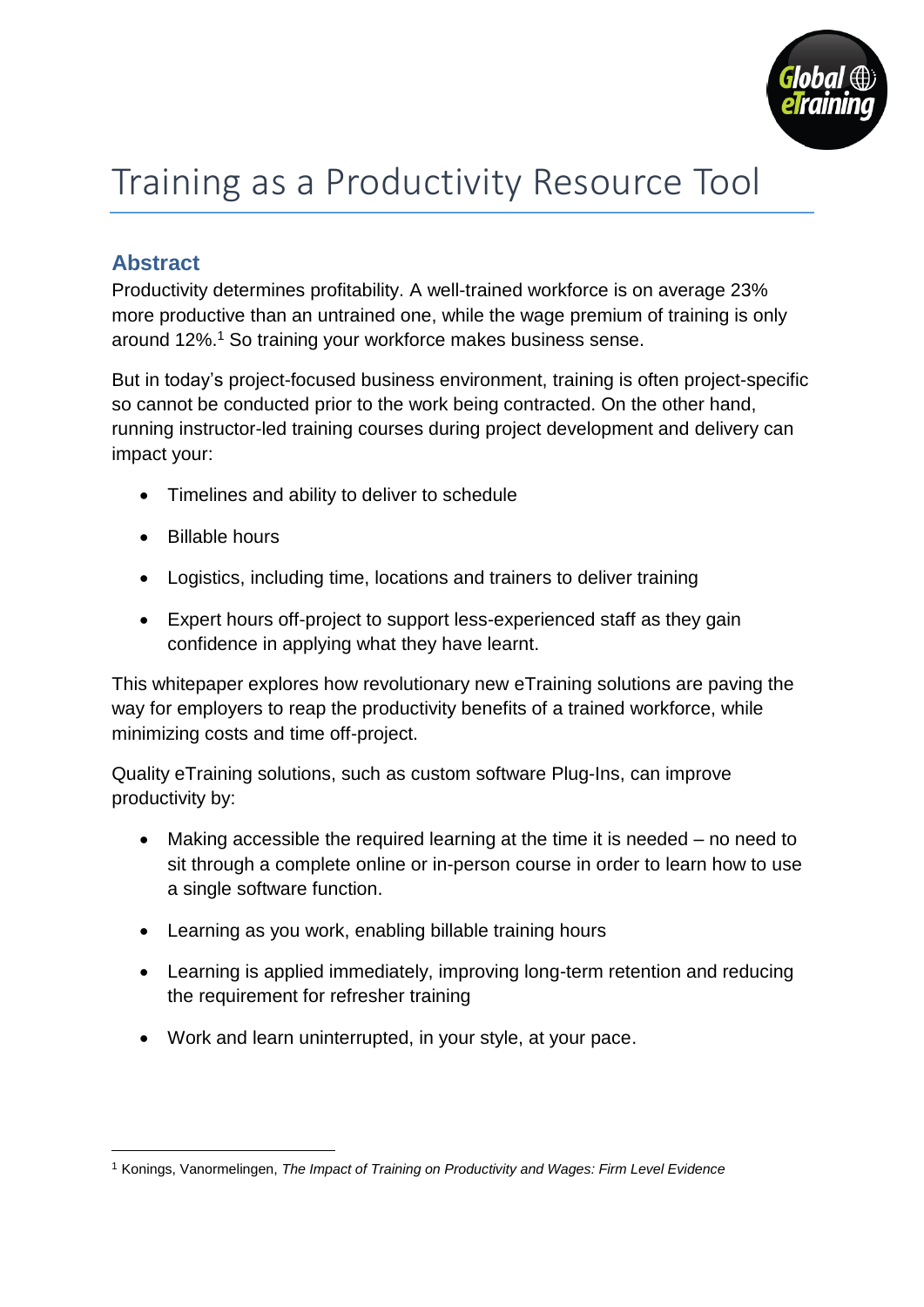

#### **Introduction**

1

The modern business is increasingly project-focused. It is an approach that can be particularly efficient, but with its strongly-defined scope and tight scheduling there is little room for employee training and development. Yet, projects often come with unique skills requirements that call for learning during the project. This can affect costs, impacting billable hours and schedules.

Therefore, if your workforce is trained and ready to deploy, no matter how specialised the project, you already have a significant advantage over your competition. A workforce that can be trained *during* the project without impacting delivery timeframes is an even bigger competitive advantage.

To achieve this, organizations need to incorporate agile training; quick, interactive training solutions to keep their workforce up-to-date with technology and skills, and to respond quickly and efficiently to the changing project requirements.

With agile training, your workforce gains not only a competitive advantage, but also a productivity advantage too. Your employees can get more done, to a higher quality and in less time. That improves your organization's capacity, reputation and profitability.

This whitepaper explores how revolutionary new eTraining solutions, such as software Plug-Ins, are proving themselves as productivity resource tools, paving the way for employers to reap the productivity benefits of a trained workforce, while minimizing associated costs and time off-project.

#### **The relationship between training and productivity**

There is an extensive body of research exploring the link between training and productivity, showing that the costs of investing in a well-trained workforce are far outweighed by the benefits this brings in productivity.

One research paper found that "overall, productivity is 10 percent higher for trained workers relative to untrained workers." 2

Other researchers found that the productivity premium for a trained worker is estimated at 23%, while the wage premium of training is only at 12%.<sup>3</sup>

Through productivity comes profitability. It's a clear connection, and one that lays an equally compelling mandate for a trained workforce.

<sup>2</sup> Colombo, Stanca, *The Impact of Training on Productivity: Evidence from a Panel of Italian Firms*

<sup>3</sup> Konings, Vanormelingen, *The Impact of Training on Productivity and Wages: Firm Level Evidence*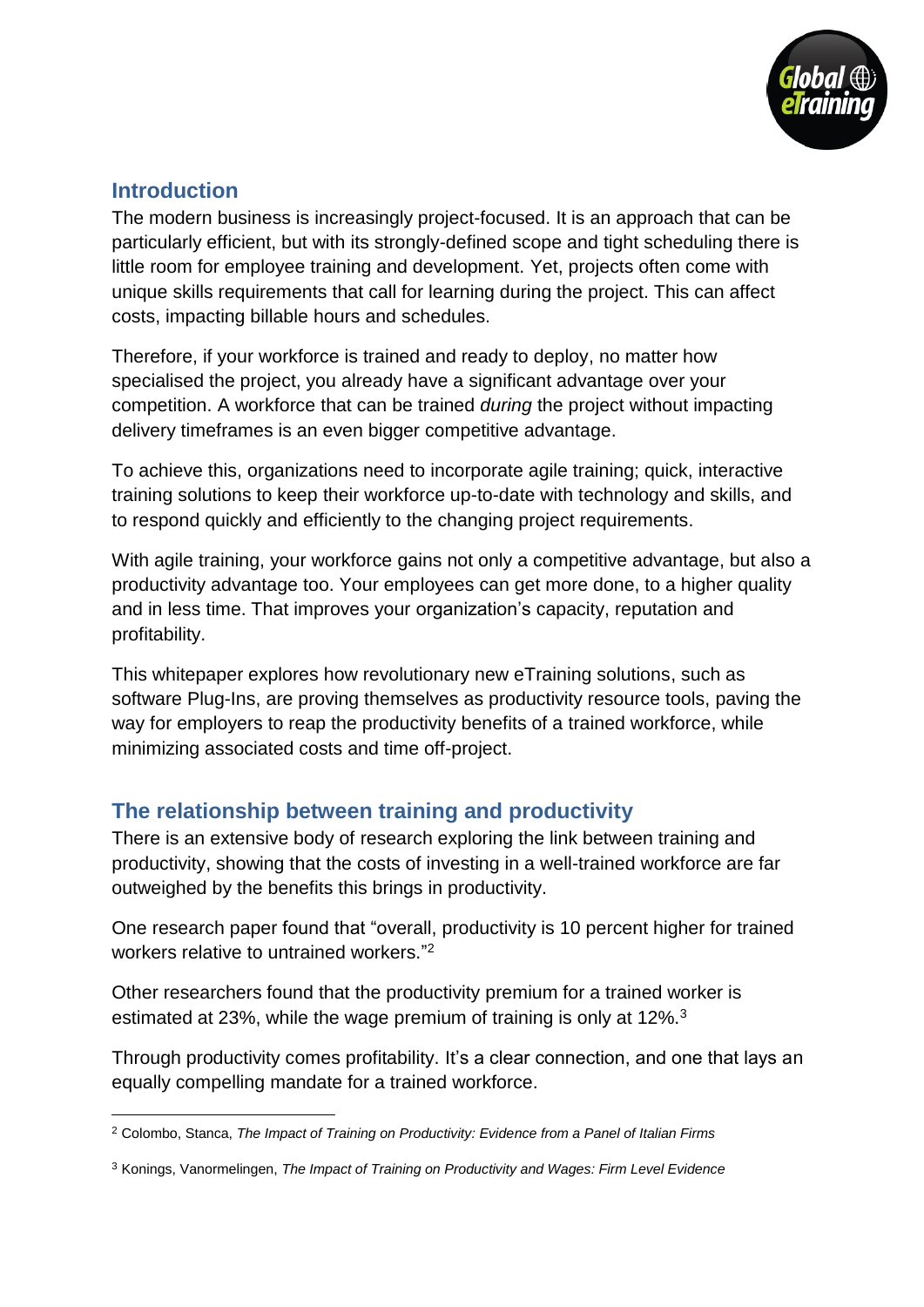

# **The trouble with existing training solutions**

The trouble with traditional training solutions is that they take time: big chunks of time while your experts are learning all the ins and outs of a piece of software when they are likely to only need to use a few functions.

And the productivity payoffs only happen *after* the training – that is, after you have taken your best staff from their jobs for a day, forgoing the potential progress against the schedule and billable hours, as well as incurring the thousands of dollars involved in delivering training, such as travel, venue rental and trainer fees.

Moreover, your staff will forget one-off training if they don't use it straight away. In fact, although researchers are yet to settle on an agreed figure, it's estimated that up to 90% of learned information is forgotten within a month, with a majority of that information lost in the first couple of days.<sup>4</sup> This then incurs further costs as employees struggle to remember their training, attend refresher courses, or draw your experts away from their jobs as they seek their assistance.

Some online learning solutions will get you further – they remove the cost of the trainer and venue, and are generally timelier and more cost-effective; however, the overall return on investment (ROI) of standard online courses tends to be less than desired. Aside from the overwhelmingly passive text- and video-only approach, training located on corporate networks forces employees to use corporate resources and time to complete the training – an additional business expense. It also limits learners' ability to access the information as needed on-the-spot, a major concern for employees in field or mobile roles and a significant stumbling block in achieving true agility.

# **Maximising the productivity return on your training investment**

How can you reduce these training costs below your competitors, while continuing to reap the productivity benefits of a trained workforce?

Modern eTraining solutions that integrate seamlessly with project software are the key to reducing training costs – both financial and resourcing. Just-in-time eTraining Plug-Ins place a fully interactive resource within project software, enabling staff to access only the information they need, at only the time when they need it, significantly reducing time spent in training and off the project.

Not only are these solutions cost-effective – a seat on an eTraining course may cost as little as \$100 per enrolment – but by being able to undertake the training inside the software, employers can reap additional benefits:

<sup>1</sup> <sup>4</sup> Leaman, *Learning Continuum: The Missing Link*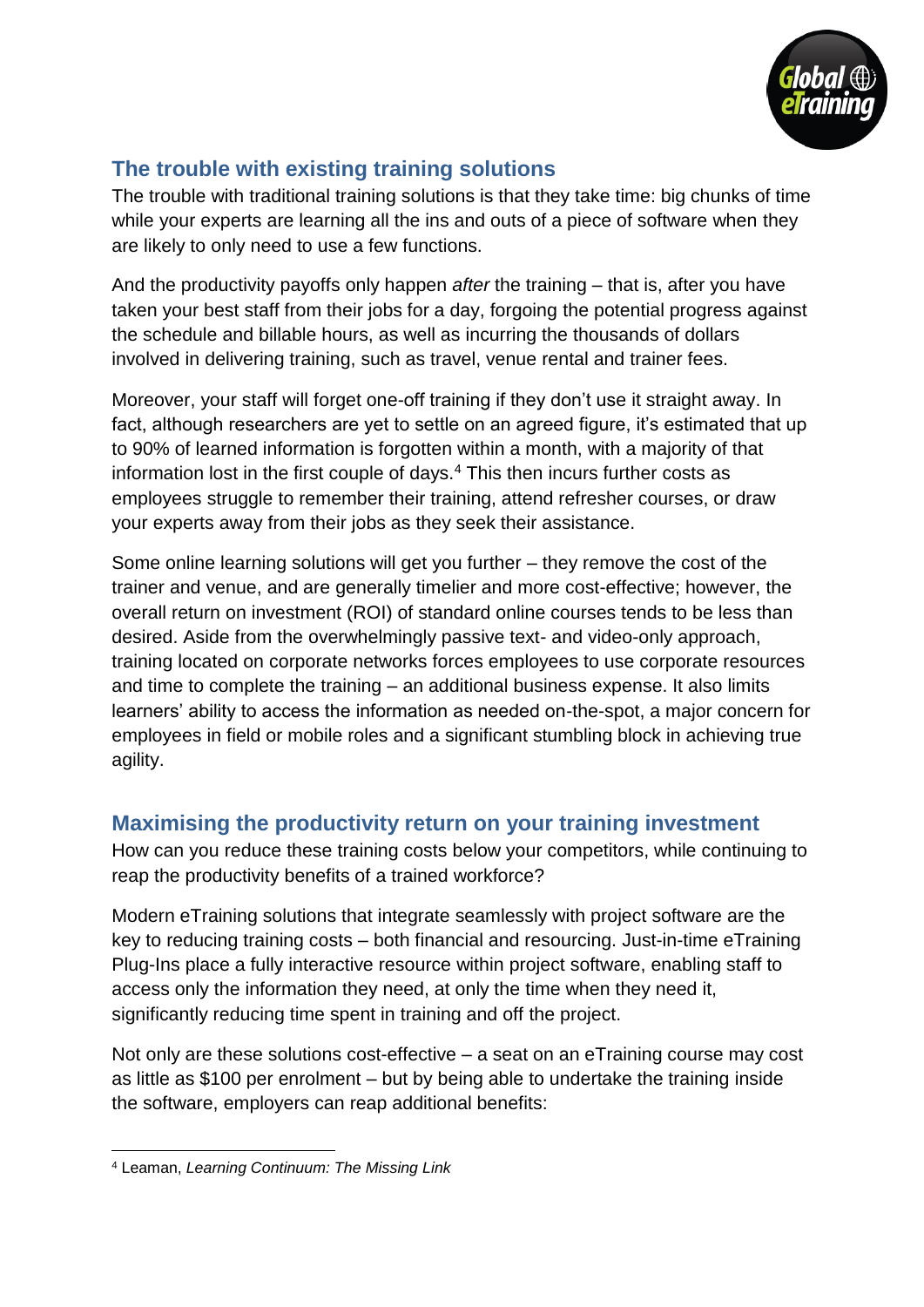

- Learning within the software means learning on the job.
- Time spent learning is distributed across the project.
- Learning is directly related to the software element in use, maximizing retention and reducing time spent navigating irrelevant information.
- Training takes place in minutes, with immediate implementation of the learning, allowing for training on billable hours.
- Training is available when and how learners need it especially useful for staff working non-standard hours when there may not be other experts available to provide assistance.
- Ease of access to specific information means that your experts with the highest billable hours don't need to take time off to provide assistance to other staff.
- Flexible multi-media content maximizes engagement and understanding.

### **Scenario: The specialized project**

Alphabetical Engineering has been contracted for a large office building development. The unique nature of the project means that they have had to hire a couple of specialist engineers for one of their teams at billable rate of \$200/hour.

While both Bob and Jane have extensive experience in their fields, neither of them have used the particular specialty software that is in use for this project. This places Alphabetical Engineering in the difficult position of bringing them up to speed while minimizing the impact on project milestones or deliverables.

If the engineers are inefficient and spend even a half-hour trying to figure out the software themselves, that's a total \$200 loss on company billables, as well as potential flow-on effects to schedules and morale.

#### *The traditional approach:*

Alphabetical Engineering decides to send Bob on a 1-day software training course. It turns out that the only course this month is being run on the Friday of his first week in a nearby larger city.

For the first four days, Bob sits at his desk and reads the project documentation several times through. Then on Friday, Bob learns the intricate details and capabilities of all functions of the software, and returns to the office on the following Monday a little dazed and overwhelmed, with a great fat file folder of reference material and instructions.

He sits down at his desk, opens the software, and realises that it doesn't look quite like he remembers from the course. He knows there are settings to change it, but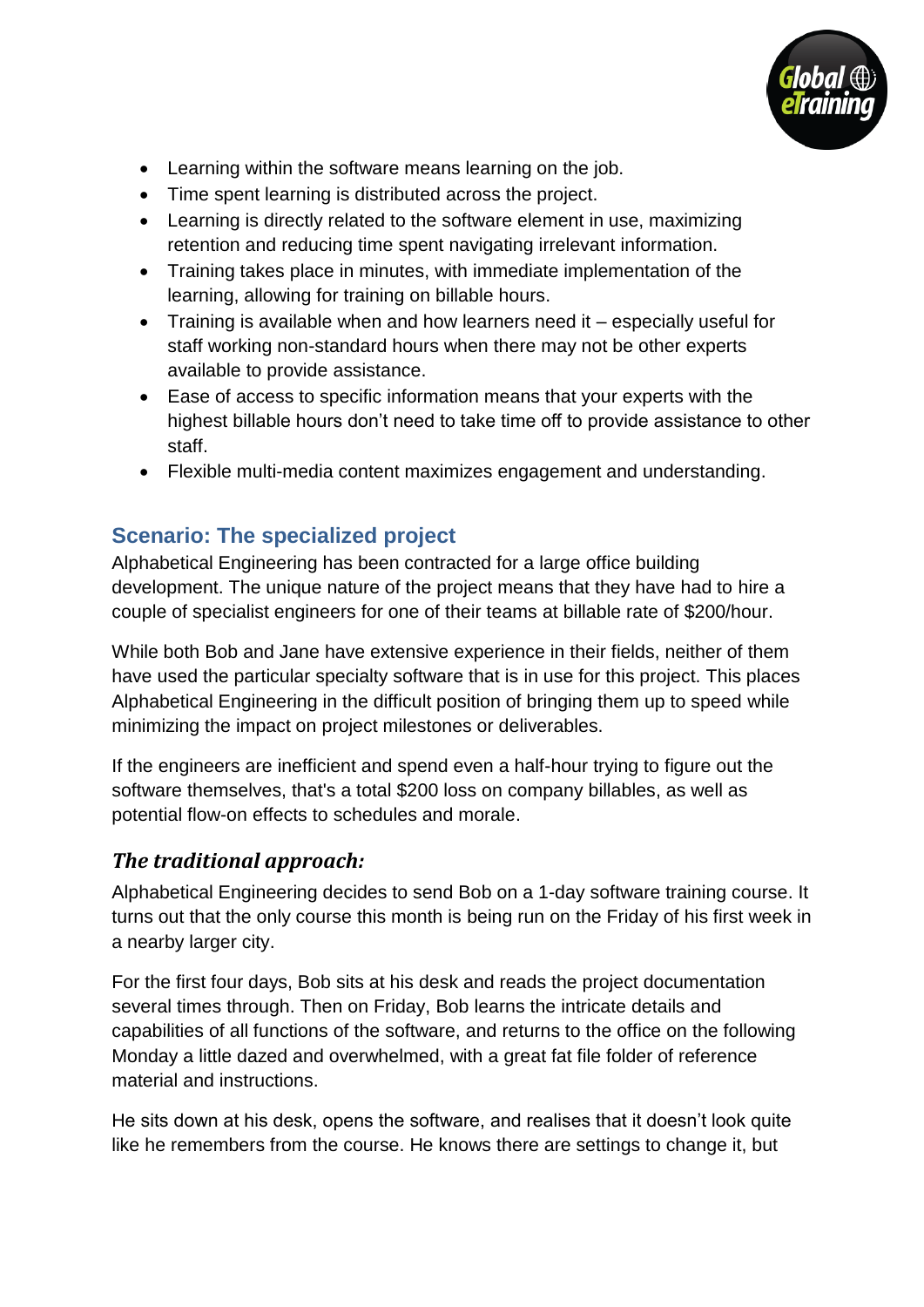

can't remember where to find them. So he pulls out the file folder and flips through until he finds the right information and can make the change.

As the morning progresses, he can remember the training explaining functionality, but can't remember the specifics, so continues with the file folder next to him, referring to it frequently for prompts on what to do next.

There's one thing that he can't find in the folder, so he hunts down Angus, a colleague on the project, to help him figure out the process.

By the end of the month, Bob is referring to the folder less and less, but still relies on it for the tasks he undertakes infrequently and still can't remember.

In total, the traditional method of training has cost Alphabetical Engineering the following over Bob's first month:

- Financial Impact =  $-$  \$12,100
	- $Trainina = $1200$
	- Transport and accommodation for the training  $= $300$
	- 4 days of Bob being unable to use the software @ \$200/hr x 28hrs = \$5600
	- 1 hour per day of Bob 'figuring it out'  $\omega$  \$200 = \$4000
	- 15 minutes per day of another software expert to help Bob  $@$  \$50 = \$1000
- Scheduling impact  $= -8$  days and 5 hours
	- 4 days of Bob being unable to do his job
	- 1 day of training
	- Cumulative 3 days 'figuring it out'
	- 5 hours of Angus' time

By the second month, Bob is using the software as needed by his role, with the occasional quick reference to his file folder when an unusual function rears its head. And he's regularly amazed by how most of his work uses only a small portion of the extensive training he received.

#### *The alternative approach:*

Alphabetical Engineering decides to trial a modern eTraining approach with Jane, using Global eTraining's software Plug-Ins for their specialist software.

Jane logs into the software on her first morning. She can guess her way through the first couple of tasks, then realises she's not sure what to do next – none of the available options seem to be what she wants.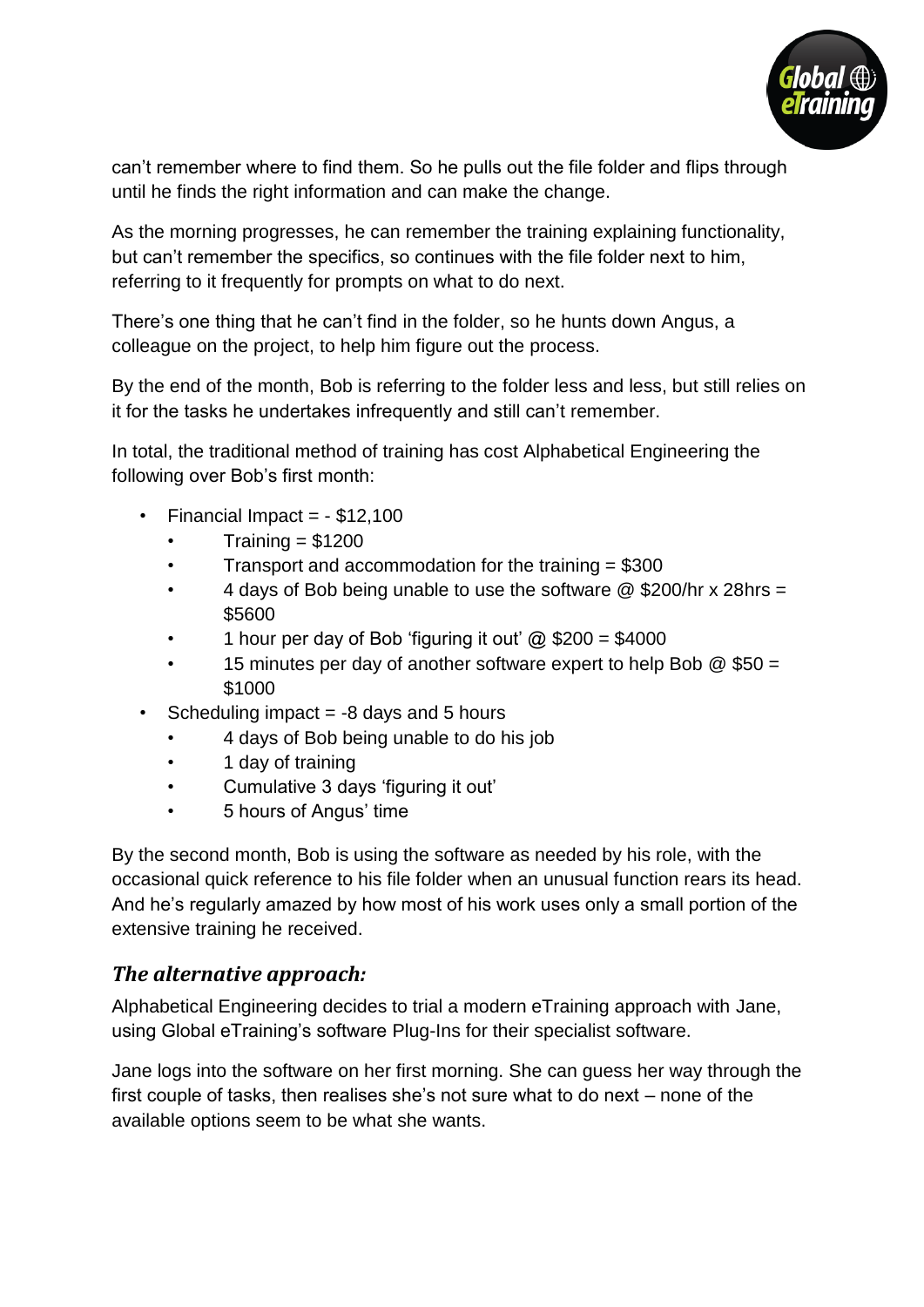

She activates the Global eTraining Plug-In in the software, and types in what she is trying to do. The Plug-In helps her to identify the next steps and she is on her way again, with only a 5-minute diversion.

From her first day, Jane is already contributing to the project and helping it move towards meeting its milestones. She uses the Plug-Ins regularly, but with the quick, targeted explanations, and by using what she has learned straight away, she retains the information and rarely needs to use them after the second week.

The Plug-In gives Jane access to eDemo videos, text, images and 'Let Me Try' exercises that guide her understanding while keeping Jane engaged with the material. And since the Plug-In is so fast and relevant, the 3-5 minutes it takes her to learn about a function doesn't even impact on her billable hours.

- $\cdot$  Financial Impact =  $-$  \$100
	- Training  $= -$  \$100
- Scheduling impact  $= -0$  hours

### **Conclusion**

Productivity, the efficiency with which inputs can be converted into outputs, is the foundation of organisational profitability. A more productive workforce generates better profits for the business.

Efficient training is key to productivity, and eTraining software Plug-Ins are the leading solution for minimizing training costs and maximizing benefits. By incorporating innovative eTraining productivity resources into your project planning and contracting, you are positioning your workforce for success.

*Call today for a free demo 1-877-414-0200 Access our [website](http://www.globaletraining.ca/) for additional information about the Plug-Ins or to request a Demo.*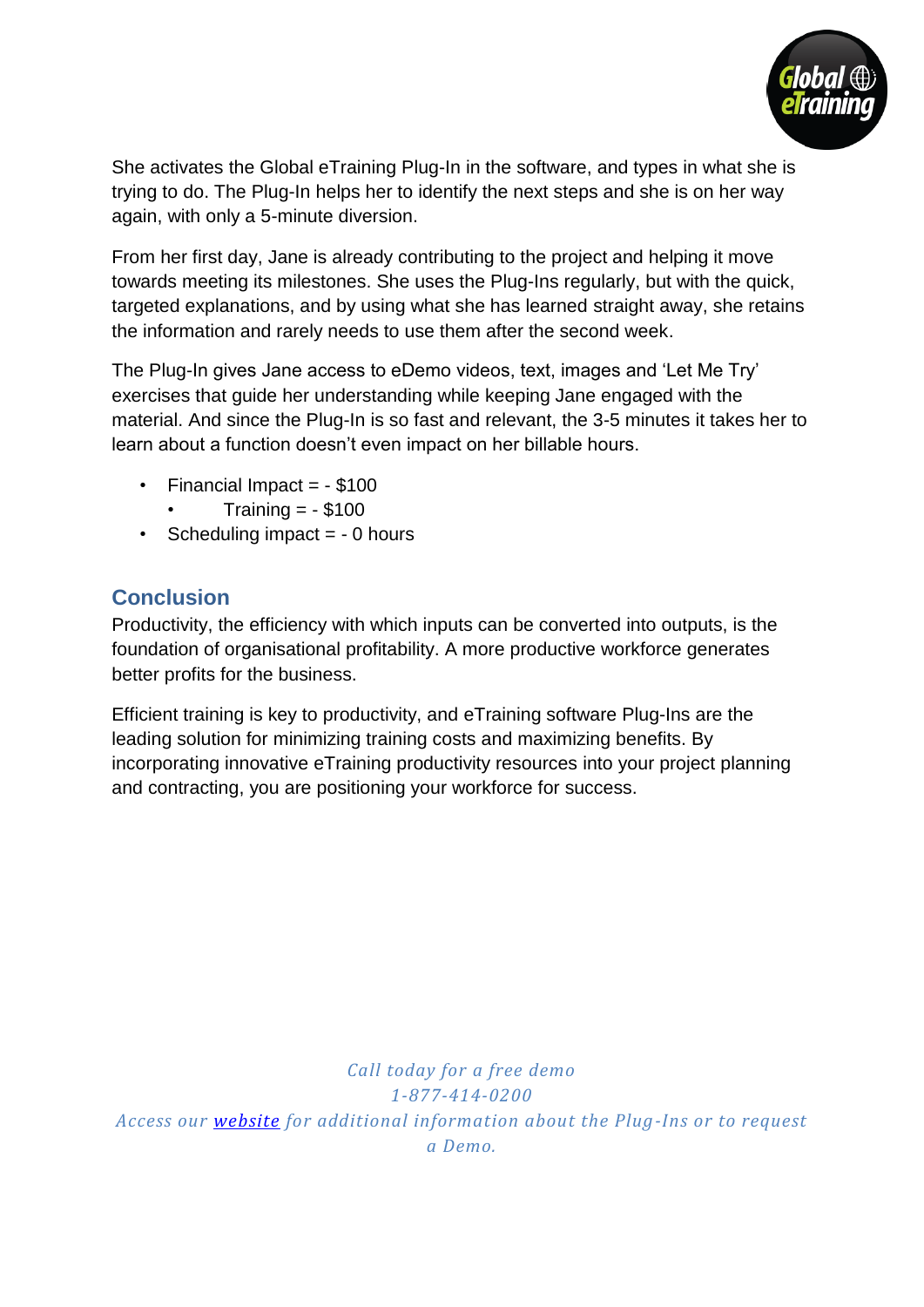

# **About Global eTraining**

Global eTraining is an award-winning Canadian-based provider of comprehensive, integrated online learning solutions with over 25 years of experience in developing and delivering exceptional computer-based learning. We are a strategic training partner to some of the world's largest and most diverse multinational design, construction and software organizations, government bodies and educational institutions, and the global leader in developing and designing training for the 21st Century.

GeT Interactive courses are currently being delivered in 139 countries around the world.

*Learn faster. Retain more. Transform productivity.*